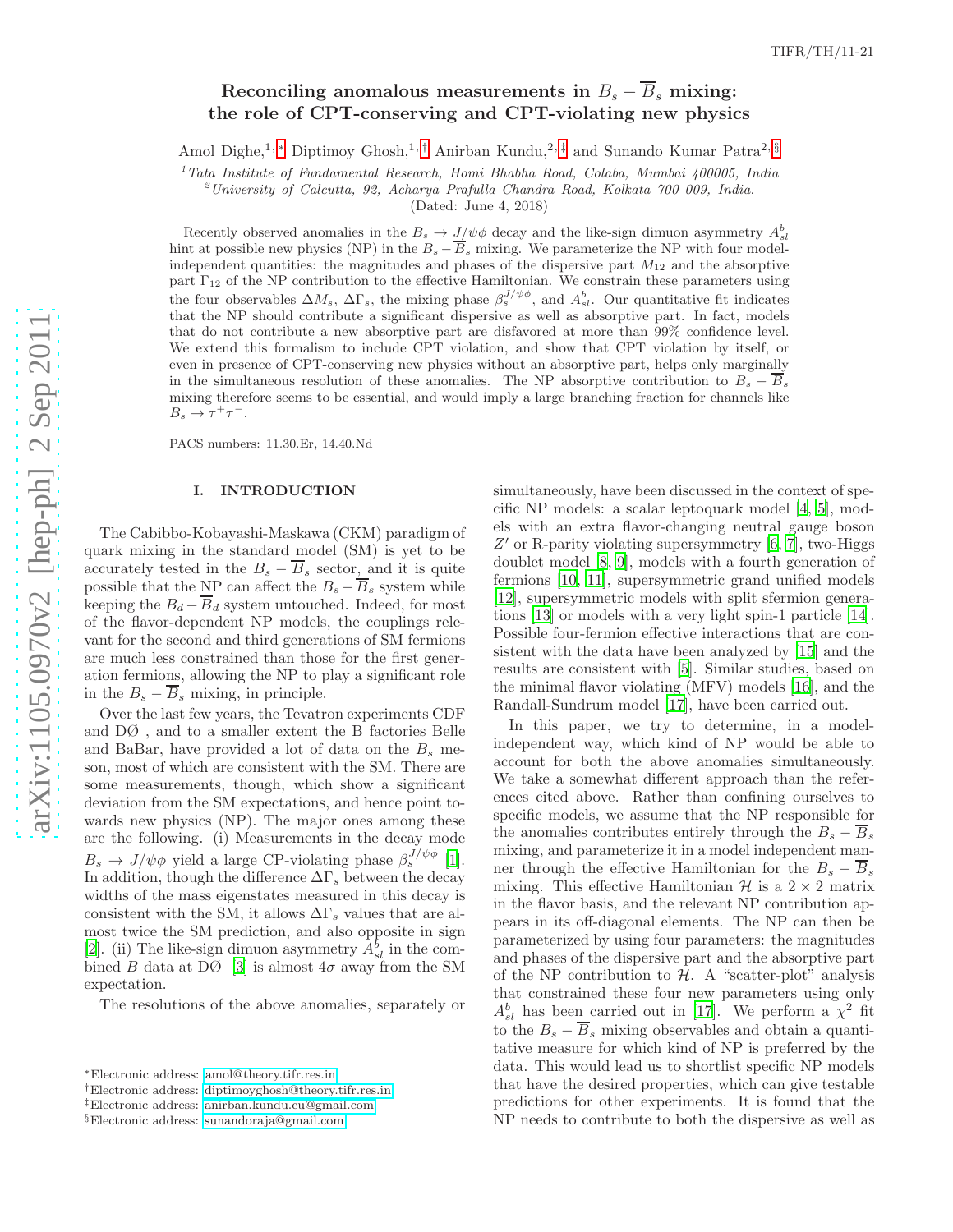absorptive part of the Hamiltonian in order to avoid any tension with the data.

We also extend our framework to include possible CPT violation in the  $B_s - \overline{B}_s$  mixing, parameterized through the difference in diagonal elements of  $H$ . The motivation is to check if this can obviate the need for an absorptive contribution from the NP. Such an analysis to constrain CPT and Lorentz violating parameters was carried out in [\[18](#page-8-17)]. However they have used only  $A_{sl}^b$  and not  $\beta_s^{J/\psi\phi}$ in their analysis, and their parameters are only indirectly connected to the elements of  $H$ . We try to account for the two anomalies above with only CPT violation as the source of NP, and with a combination of CPT violation and the NP contribution to the off-diagonal elements of  $H$ . As we will show, nothing improves the fit significantly from the SM unless there is a nonzero absorptive part in the  $B_s - \overline{B}_s$  mixing amplitude.

The paper is organized as follows. In Sec. [II,](#page-1-0) we introduce our formalism for the four NP parameters. In Sec. [III,](#page-1-1) we summarize the experimental measurements and theoretical predictions for the observables relevant for  $B_s - \overline{B}_s$  mixing. In Sec. [IV,](#page-2-0) we present the results of our fits, and their implications for NP models are discussed in Sec. [V.](#page-4-0) In Sec. [VI,](#page-4-1) we introduce the formalism for introducing CPT violation and in Sec. [VII](#page-6-0) we explore the extent to which it can help resolving the anomalies. Sec. [VIII](#page-7-0) summarizes our results and concludes.

#### <span id="page-1-0"></span>II. THE EFFECTIVE HAMILTONIAN

The evolution of a  $B_s - \overline{B}_s$  state can be described by the effective Hamiltonian

<span id="page-1-4"></span>
$$
\mathcal{H} = \begin{pmatrix} M_{11} & M_{12} \\ M_{12}^* & M_{22} \end{pmatrix} - \frac{i}{2} \begin{pmatrix} \Gamma_{11} & \Gamma_{12} \\ \Gamma_{12}^* & \Gamma_{22} \end{pmatrix}
$$
 (1)

in the flavor basis, where  $M_{ij}$  and  $\Gamma_{ij}$  are its dispersive and absorptive parts, respectively. When CPT is conserved,  $M_{11} = M_{22}$  and  $\Gamma_{11} = \Gamma_{22}$ . The eigenstates of this Hamiltonian are  $B_{sH}$  and  $B_{sL}$ , with masses  $M_{sH}$  and  $M_{sL}$  respectively, and decay widths  $\Gamma_{sH}$  and  $\Gamma_{sL}$  respectively. The difference in the masses and decay widths can be written in terms of the elements of the Hamiltonian as

<span id="page-1-2"></span>
$$
\Delta M_s \equiv M_{sH} - M_{sL} \approx 2|M_{12}|,
$$
  
\n
$$
\Delta \Gamma_s \equiv \Gamma_{sL} - \Gamma_{sH} \approx 2|\Gamma_{12}| \cos[\text{Arg}(-M_{12}/\Gamma_{12})].(2)
$$

The above expressions are valid as long as  $\Delta\Gamma_s \ll M_s$ , which is indeed the case here.

Since CPT is conserved, the effect of NP can be felt only through the off-diagonal elements of  $H$ . We separate the SM and NP contributions to these terms via

$$
M_{12} = M_{12}^{SM} + M_{12}^{NP} ,
$$
  
\n
$$
\Gamma_{12} = \Gamma_{12}^{SM} + \Gamma_{12}^{NP} .
$$
\n(3)

The NP can then be completely parameterized in terms of four real numbers:  $|M_{12}^{NP}|$ ,  $Arg(M_{12}^{NP})$ ,  $|\Gamma_{12}^{NP}|$  and

 $Arg(\Gamma_{12}^{NP})$ . We take the phases  $Arg(M_{12}^{NP})$  and  $Arg(\Gamma_{12}^{NP})$ to lie in the range  $0-2\pi$ .

In a large class of models, including the Minimal Flavor Violation (MFV) models, the NP contribution has no absorptive part, i.e.  $\Gamma_{12} = \Gamma_{12}^{\text{SM}}$ . This is true for a lot of non-MFV models too. This occurs when NP does not give rise to any new intermediate light states to which  $B_s$  or  $\overline{B}_s$  can decay. For such models, Eq. [\(2\)](#page-1-2) implies that  $\Delta\Gamma_s \lesssim \Delta\Gamma_s(\text{SM}) \approx 2|\Gamma_{12}^{\text{SM}}|$ , i.e. the value of  $\Delta\Gamma_s$  is always less than its SM prediction [\[19](#page-8-18)]. In such models, the NP is parameterized by only two parameters:  $|M_{12}^{NP}|$ and  $Arg(M_{12}^{NP})$ . An analysis restricted to this class of models was performed in [\[20\]](#page-8-19).

However there exists a complementary class of viable models where the NP contributes to  $\Gamma_{12}$  substantially. These include models with leptoquarks, R-parity violating supersymmetry, a light gauge boson, etc. It has been pointed out in [\[4](#page-8-3)] that such a nonzero absorptive part that arises naturally in these class of models can enhance  $\Delta\Gamma_s$  significantly above its SM value, contrary to the popular expectations based on [\[19\]](#page-8-18). One notes that a new absorptive part in the mixing amplitude necessarily means new final states that can be accessed by both  $B_s$  and  $\overline{B}_s$ . The data from the direct measurements of branching ratios is extremely restrictive [\[15\]](#page-8-14), apart from that for a few final states like  $B_s \to \tau^+\tau^-$  [\[5](#page-8-4)]. As we shall see later in this paper, such models are favored by the  $B_s - \overline{B}_s$  mixing data. The importance of  $\tau^+\tau^-$  final states from  $B_d$  and  $B_s$  decays has also been pointed out in [\[21\]](#page-8-20).

#### <span id="page-1-1"></span>III. THE MEASUREMENTS

The  $B_s - \overline{B}_s$  oscillation and CP violation therein can be quantified by four observables, viz. the mass difference  $\Delta M_s$ , the decay width difference  $\Delta \Gamma_s$ , the CP-violating phase  $\beta_s^{J/\psi\phi}$ , and the semileptonic asymmetry  $a_{\rm sl}^s$ .

The mass difference is measured to be

$$
\Delta M_s = (17.77 \pm 0.10 \pm 0.07) \text{ ps}^{-1} , \qquad (4)
$$

which is consistent with the SM expectation [\[22](#page-8-21)]

$$
\Delta M_s(\text{SM}) = (17.3 \pm 2.6) \text{ ps}^{-1} . \tag{5}
$$

However measurements in the  $B_s \to J/\psi \phi$  decay mode show a hint of some deviation from the SM. The CPviolating phase  $\beta_s^{J/\psi \phi}$  in this decay is

$$
\beta_s^{J/\psi\phi} = \frac{1}{2} \text{Arg}\left(-\frac{(V_{cb}V_{cs}^*)^2}{M_{12}}\right) ,\qquad (6)
$$

whose average value measured at the Tevatron experiments [\[1\]](#page-8-0) is

<span id="page-1-3"></span>
$$
\beta_s^{J/\psi\phi} = (0.41^{+0.18}_{-0.15}) \cup (1.16^{+0.15}_{-0.18}). \tag{7}
$$

In the SM,

$$
\beta_s^{J/\psi\phi}(\text{SM}) = \text{Arg}\left(-\frac{V_{cb}V_{cs}^*}{V_{tb}V_{ts}^*}\right) \approx 0.019 \pm 0.001. \quad (8)
$$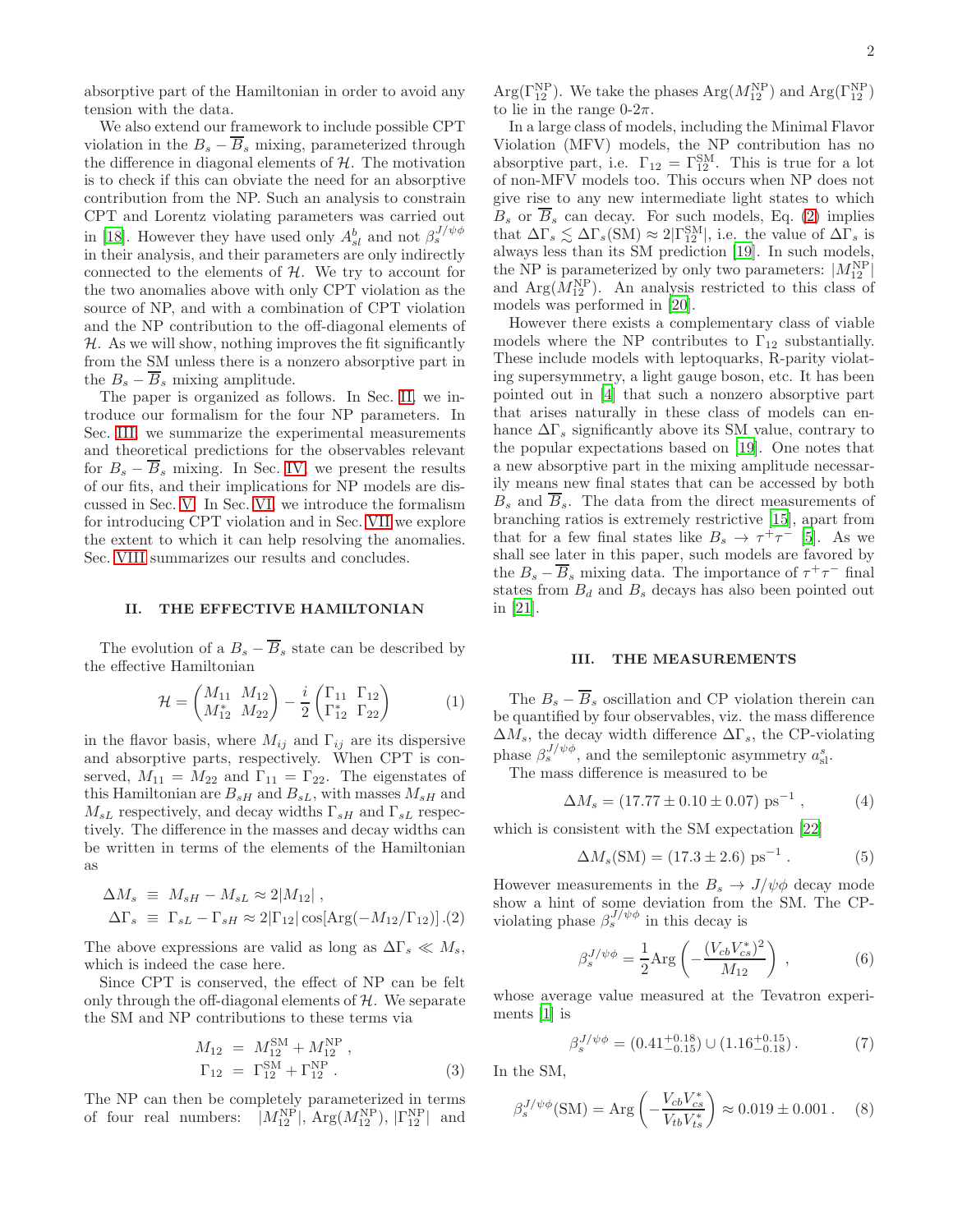Thus, the measured value of  $\beta_s^{J/\psi\phi}$  is more than  $2\sigma$  away from the SM expectation. On the other hand, the difference in the decay widths of the mass eigenstates  $B_H$  and  $B_L$  is measured to be [\[1\]](#page-8-0)

<span id="page-2-1"></span>
$$
\Delta\Gamma_s = \pm (0.154^{+0.054}_{-0.070}) \text{ ps}^{-1},\tag{9}
$$

while the SM expectation is [\[22\]](#page-8-21)

<span id="page-2-4"></span>
$$
\Delta\Gamma_s(\text{SM}) = (0.087 \pm 0.021) \text{ ps}^{-1}. \tag{10}
$$

The measurement is consistent with the SM expectation to  $\sim 1\sigma$ , however it allows for  $\Delta\Gamma_s$  values that are almost twice the SM prediction. Note that the sign of  $\Delta\Gamma_s$ is undetermined experimentally and this gives us more room to play with the NP parameters.

CDF has recently announced its new results, based on  $5.2 \text{ fb}^{-1}$  of data [\[23\]](#page-8-22):

$$
|\Delta\Gamma_s| = (0.075 \pm 0.035 \pm 0.010) \text{ ps}^{-1},
$$
  

$$
\beta_s^{J/\psi\phi} = (0.02 - 0.52) \cup (1.08 - 1.55)
$$
 (11)

to 68% C.L.. While we note that the results are consistent with the SM, the final Tevatron averages are still awaited. Therefore, we use the values in Eq. [\(9\)](#page-2-1) in our analysis.

The other anomalous measurement is the like-sign dimuon asymmetry. Averaging the 9.0 fb<sup>−</sup><sup>1</sup> data of DØ [\[3\]](#page-8-2) and 1.6 fb<sup>-1</sup> data of CDF [\[24\]](#page-8-23), and adding the errors in quadrature and treating them as Gaussian, we get

$$
A_{\rm sl}^b = -(7.41 \pm 1.93) \times 10^{-3},\tag{12}
$$

which differs by more than  $3\sigma$  from its SM prediction

$$
A_{\rm sl}^b(\text{SM}) = (-0.23^{+0.05}_{-0.06}) \times 10^{-3} \,. \tag{13}
$$

Note that for  $A_{\rm sl}^b$ , CDF has a poorer statistics than DØ and therefore the average value is dominated by the DØ data.

Even in the presence of new physics, the SM relationship holds:

<span id="page-2-2"></span>
$$
A_{\rm sl}^b = (0.506 \pm 0.043)a_{\rm sl}^d + (0.494 \mp 0.043)a_{\rm sl}^s, \quad (14)
$$

where  $a_{\rm sl}^s$  and  $a_{\rm sl}^d$  are the semileptonic asymmetries for the  $B_s - B_s$  and the  $B_d - B_d$  systems, respectively. The former is related to the  $B_s - B_s$  mixing observables through

<span id="page-2-3"></span>
$$
a_{\rm sl}^s = \frac{\Delta \Gamma_s}{\Delta M_s} \tan \phi_s \tag{15}
$$

where  $\phi_s \equiv \text{Arg}(-M_{12}/\Gamma_{12})$ . The latter is defined analogously. The coefficients in Eq. [\(14\)](#page-2-2) are experimentally measured, and contain information about  $\Delta M_{d(s)}$ ,  $\Delta\Gamma_{d(s)}$ , and production fractions of  $B_d$  and  $B_s$  mesons. Using  $a_{\rm sl}^d = -(4.7 \pm 4.6) \times 10^{-3}$  [\[2\]](#page-8-1), this leads to

$$
a_{\rm sl}^s = -0.010 \pm 0.006 \; , \qquad (16)
$$

which is about  $1.7\sigma$  away from the SM prediction

$$
a_{\rm sl}^s(\text{SM}) = (2.06 \pm 0.57) \times 10^{-5} \,. \tag{17}
$$

The value of  $a_{\rm sl}^d$  depends on  $\Delta M_d$ ,  $\Delta \Gamma_d$  and  $\phi_d$ , the parameters in the  $B_d$  sector anologous to those in Eq. [\(15\)](#page-2-3). These parameters depend on the NP in the  $B_d$  sector, which is independent of the NP parameters in the  $B_s$ sector that we are considering. We therefore do not consider the measured values of  $a_{\rm sl}^d$  as a direct constraint, but express it in terms of  $\Delta M_d$ ,  $\Delta \Gamma_d$ , and  $\phi_d$ , whose experimental values are taken as inputs.

In the SM, we have  $\phi_s(SM) = 0.0041 \pm 0.0007$  [\[22\]](#page-8-21). Note that if the dominating contribution to  $\Gamma_{12s}$  were from a pair of intermediate c quarks,  $\phi_s(SM)$  would have been equal to  $-2\beta_s^{J/\psi\phi}$ . Since the intermediate  $u-c$  and  $u-u$  quark states give comparable contributions to  $\Gamma_{12s}$ , we have  $\phi_s(SM) \neq -2\beta_s^{J/\psi\phi}(SM)$  [\[25\]](#page-9-0).

## <span id="page-2-0"></span>IV. THE STATISTICAL ANALYSIS

We perform a  $\chi^2$  fit to the observed quantities  $\Delta M_s$ ,  $\Delta \Gamma_s$ ,  $\beta_s^{J/\psi \phi}$  and  $a_{\rm sl}^s$ , using the NP parameters  $|M_{12}^{NP}|$ , Arg $(M_{12}^{NP})$ ,  $|\Gamma_{12}^{NP}|$  and Arg $(\Gamma_{12}^{NP})$ . We assume all the measurements to be independent for simplicity, though the measurements of  $\Delta\Gamma_s$  and  $\beta_s^{J/\psi\phi}$  are somewhat correlated. The values of all the observables and their SM values are as given in Sec. [III.](#page-1-1) In order to express them in terms of  $M_{12}, M_{12}^{\text{SM}}, \Gamma_{12}$  and  $\Gamma_{12}^{\text{SM}},$  one has to use Eq. [\(2\)](#page-1-2) in addition. In order to take into account the errors on the SM parameters, we add the theoretical and experimental errors on our observed quantities in quadrature.

Note that since we have four observable quantities and four parameters, it is not surprising that we obtain the global minimum value of  $\chi^2$  as  $\chi^2_{min} = 0$  when all the NP parameters are allowed to vary. The questions we address here are (i) what the preferred values of the NP parameters are, and (ii) to what confidence level (C.L.) a given set of NP parameters (or SM, which is a special case of NP with  $M_{12}^{\text{NP}} = \Gamma_{12}^{\text{NP}} = 0$ ) is allowed. The latter is obtained assuming all errors to be Gaussian. Here we give our results in terms of the goodness-of-fit contours for the joint estimations of two parameters at a time. The  $(1\sigma, 2\sigma, 3\sigma, 4\sigma)$  contours, that are equivalent to p-values of (0.3173, 0.0455, 0.0027, 0.0001), or confidence levels of (68.27%, 95.45%, 99.73%, 99.99%), correspond to  $\chi^2 = (2.295, 6.18, 11.83, 19.35)$ , respectively.

In Fig. [1,](#page-3-0) we show the  $1\sigma$ ,  $2\sigma$ ,  $3\sigma$ ,  $4\sigma$  contours in the  $|M_{12}|$  – Arg $(M_{12})$  plane, where the other NP parameters are marginalized over. Clearly, we see a preference towards nonzero  $|M_{12}^{NP}|$  as well as nonzero  $Arg(M_{12}^{NP})$ values. There are two best-fit points with  $\chi^2 = 0$ , one at  $M_{12}^{\text{NP}} \approx 6.3 \exp(2.0 i) \text{ ps}^{-1}$  and the other at  $M_{12}^{\text{NP}} \approx 16.2 \exp(2.8 i) \text{ ps}^{-1}$ , shown with crosses in Fig. [1.](#page-3-0) Actually, each of these crosses is a superimposed double, with two values of  $\Gamma_{12}^{\text{NP}}$ , as shown in Fig. [2.](#page-3-1) The points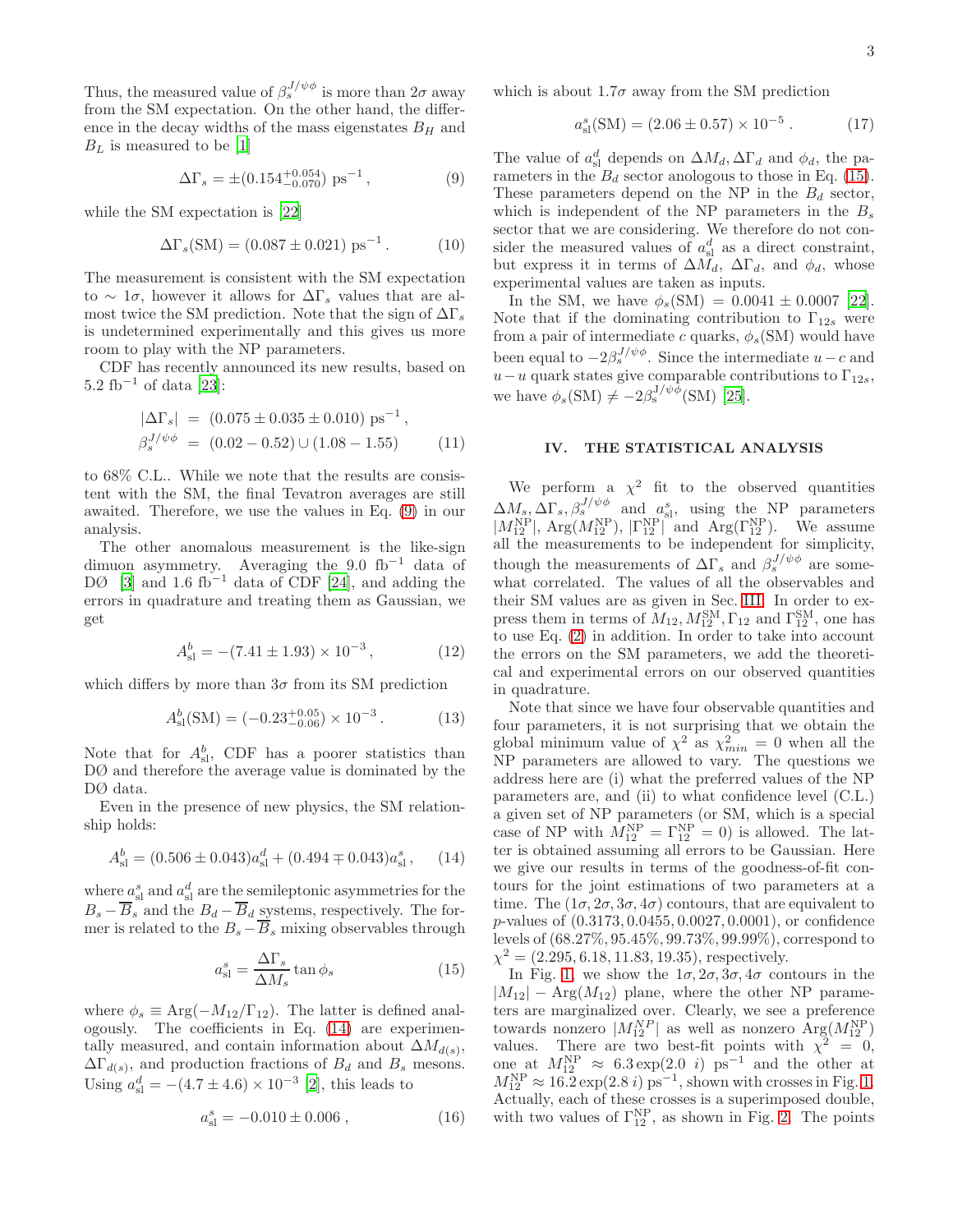

<span id="page-3-0"></span>FIG. 1: The  $1\sigma$  (red/solid),  $2\sigma$  (green/dashed),  $3\sigma$ (blue/dotted) and  $4\sigma$  (pink/dot-dashed) goodness-of-fit contours in the  $|M_{12}^{NP}| - Arg(M_{12}^{NP})$  plane, where the other NP parameters are marginalized over. The best-fit points, with  $\chi^2 = 0$ , are denoted by crosses.

correspond to the constructive and destructive interference between the SM and NP amplitudes in order to give the measured central values of  $\Delta M_s$ . The region with  $M_{12}^{\text{NP}} = 0$ , i.e. the x-axis, is outside the  $2\sigma$  region, indicating that it will be rather difficult to fit the current data without some NP contribution to the dispersive part of the  $B_s - \overline{B}_s$  mixing. The contours also imply that  $|M_{12}^{NP}| \lesssim 21.1 \text{ ps}^{-1}$  to  $3\sigma$ .

In Fig. [2,](#page-3-1) we show the goodness-of-fit contours in the  $|\Gamma_{12}| - \text{Arg}(\Gamma_{12})$  plane, marginalizing over other two NP parameters. As the measurements do not determine the sign of  $\Delta\Gamma_s$ , for any particular value of  $|\Delta\Gamma_s|$ , we perform the  $\chi^2$  fit for both positive and negative values,



<span id="page-3-1"></span>FIG. 2: The  $1\sigma$  (red/solid),  $2\sigma$  (green/dashed),  $3\sigma$ (blue/dotted) and  $4\sigma$  (pink/dot-dashed) goodness-of-fit contours in the  $|\Gamma_{12}^{NP}| - \text{Arg}(\Gamma_{12}^{NP})$  plane, where the other NP parameters are marginalized over. The best-fit points, with  $\chi^2 = 0$ , are denoted by crosses.

and keep the minimum  $\chi^2$  of the two. This doubles the number of best-fit solutions, and the two best-fit points of Fig. [1](#page-3-0) now split into four. For  $|M_{12}^{NP}| = 6.3$ , the solutions are  $\Gamma_{12}^{NP} = 0.18 \exp(6.0 i)$  or  $0.18 \exp(5.2 i)$ , and for  $|M_{12}^{NP}| = 16.2$ , the corresponding solutions are  $\Gamma_{12}^{\text{NP}} = 0.18 \exp(0.2 i)$  or  $0.18 \exp(1.1 i)$  (both  $M_{12}^{\text{NP}}$  and  $\Gamma_{12}^{\text{NP}}$  are in ps<sup>-1</sup>, here, and also later where not mentioned explicitly). Note that there is a reflection symmetry about  $\text{Arg}(\Gamma_{12}^{\text{NP}}) = \pi$ . Again, a preference for nonzero values of  $|\Gamma_{12}^{NP}|$  is indicated, though  $Arg(\Gamma_{12}^{NP})$  may vanish. The region with  $\Gamma_{12}^{\text{NP}} = 0$ , i.e. the *x*-axis, is outside the  $4\sigma$  allowed region, indicating that NP contribution to the absorptive part of the effective Hamiltonian is highly favored. The contours also imply that  $|\Gamma_{12}^{\text{NP}}| \lesssim 0.35$  at 3σ.



<span id="page-3-2"></span>FIG. 3: The  $1\sigma$  (red/solid),  $2\sigma$  (green/dashed),  $3\sigma$ (blue/dotted) and  $4\sigma$  (pink/dot-dashed) goodness-of-fit contours in the  $|M_{12}^{NP}| - |\vec{\Gamma}_{12}^{NP}|$  plane, where the other NP parameters are marginalized over. The best-fit points, with  $\chi^2 = 0$ , are denoted by crosses.

Fig. [3](#page-3-2) displays the contours in the  $|M_{12}^{NP}| - |\Gamma_{12}^{NP}|$  plane, and the two NP phases are marginalized over. Not only does it show a preference for nonzero values of  $M_{12}^{\rm NP}$  and  $\Gamma_{12}^{\text{NP}}$ , but the  $M_{12}^{\text{NP}} = 0$  axis is outside the  $2\sigma$  allowed region and the  $\Gamma_{12}^{NP} = 0$  axis is outside the  $4\sigma$  allowed region. The best fit points are again superimposed doubles, whose values can be read off from the discussion above. The origin in this figure is the SM, which has  $\chi^2_{\rm SM} = 25.85$ , and lies even outside the  $4\sigma$  allowed region. This dramatically quantifies the failure of the SM to accommodate the current data. The reason is evident from eqs. [\(7\)](#page-1-3) and [\(15\)](#page-2-3); while  $B_s \to J/\psi \phi$  prefers  $\beta_s^{J/\psi \phi}$ close to  $\pi/8$  or  $3\pi/8$ , with a probability minimum near  $\beta_s^{J/\psi \phi} \approx \pi/4$ , the measurement of  $A_{s}^b$ , and hence that of  $a_{\rm sl}^s$ , prefers large  $\tan \phi_s$ , forcing  $\beta_s^{J/\psi \phi}$  close to  $\pi/4$ . This creates the tension between these two measurements.

Fig. [3](#page-3-2) also tells us that the models for which  $\Gamma_{12}^{\text{NP}} = 0$ , like R-parity conserving supersymmetry, universal extra dimension, and extra scalars, fermions, or gauge bosons, cannot bring the tension down even to the  $4\sigma$  range, un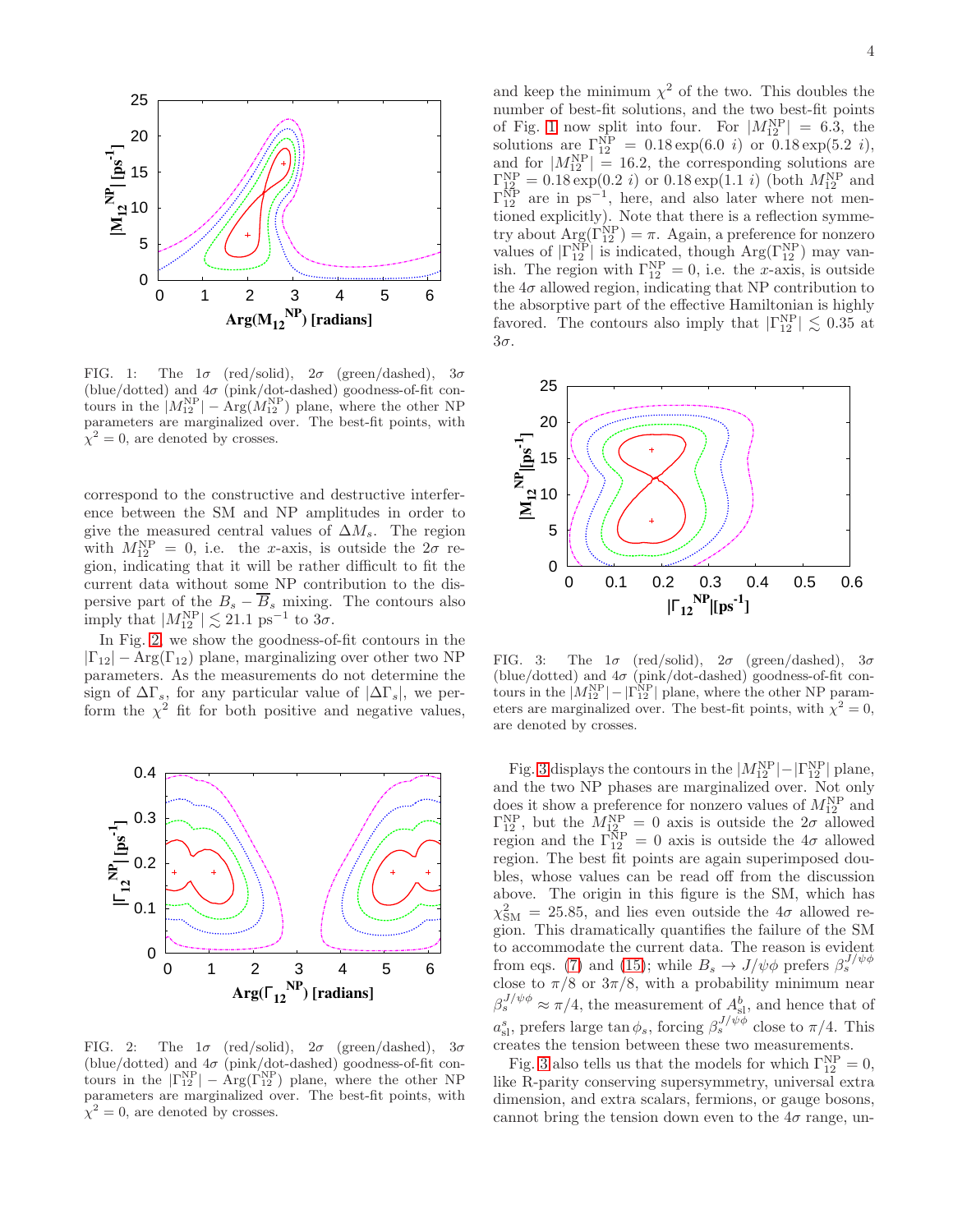less the data moves towards the SM expectations (and unless the new bosons are flavor-changing so as to generate a nonzero  $\Gamma_{12}^{NP}$ ). The best fit point with  $\Gamma_{12}^{NP} = 0$  has  $\chi^2 = 20.75$  and corresponds to  $M_{12}^{\rm NP} = 3.72 \exp(1.68 i)$ . This is further emphasized in fig. [4,](#page-4-2) which shows the  $5\sigma$  $(p$  value of  $10^{-6}$ ,  $\chi^2 = 27$ ) contour for those NP models where  $\Gamma_{12}^{\text{NP}}$  is set to vanish (within the closed contour above and under the open contour below).



<span id="page-4-2"></span>FIG. 4: The  $5\sigma$  goodness-of-fit contour in the  $|M_{12}^{NP}|$  - $Arg(M_{12}^{NP})$  plane, when  $\Gamma_{12}^{NP} = 0$ , i.e. NP does not contribute to the absorptive part of the effective Hamiltonian. There are no points that are allowed to within  $4\sigma$ . The best-fit point, with  $\chi^2 = 20.75$ , is denoted by a cross.

One may question the optimistic SM uncertainty for  $\Delta\Gamma_s$  as quoted in eq. [\(10\)](#page-2-4). However, this has an almost negligible effect. For example, if we increase the uncertainty by 50%, neither the best fit points nor the confidence levels change significantly. The best fit point in fig. [4](#page-4-2) has a  $\chi^2$  minimum of 20.58 instead of 20.75. The reason is the large deviation of  $a_{\rm sl}^s$  from its SM value, to explain which we need a significant enhancement in  $\tan \phi_s$ .

#### <span id="page-4-0"></span>V. PREFERRED NP MODELS

From the results and discussion in the previous section, it appears that:

(i) The SM by itself is strongly disfavored. Either  $M_{12}^{\text{NP}}$ or  $\Gamma_{12}^{\text{NP}}$  should be nonzero.

(ii)  $M_{12}^{\text{NP}} \neq 0$  but  $\Gamma_{12}^{\text{NP}} = 0$  is also not allowed at  $4\sigma$ , but the fit is marginally better than the SM.

(iii) The hypothetical case where  $\Gamma_{12}^{NP} \neq 0$  but  $M_{12}^{NP} = 0$ is also disfavored to more than  $2\sigma$ . (This is a rather natural condition, since any interaction that contributes to  $\Gamma_{12}^{\text{NP}}$  will necessarily contribute to  $M_{12}^{\text{NP}}$ .)

Most of the NP models can contribute significantly to  $M_{12}^{\text{NP}}$ . Leading examples are the MFV models like minimal supersymmetry, universal extra dimensions, little-Higgs with T-parity, etc. Non-MFV models like a fourth chiral generation, supersymmetry with R-parity violation, two-Higgs doublet models, models with extra Z', etc. can also contribute significantly to  $M_{12}^{\text{NP}}$ .

The NP models that can contribute significantly to  $\Gamma_{12}^{\text{NP}}$ , however, are rather rare. This is because the NP contribution to the absorptive part needs light particles in the final state, and there are strong limits on the decays of  $B_s$  to most of the possible light final state particles. One of the few exceptions is the mode  $\tau^+\tau^-$ , on which there is no available bound at this moment. Thus, the NP that contributes to  $\Gamma_{12}^{\text{NP}}$  has to do so via the interaction  $b \to s\tau^+\tau^-$ , but without affecting related decays like  $b \to s e^+ e^-$  or  $b \to s \mu^+ \mu^-$  [\[15](#page-8-14)]. This can be achieved only in a limited subset of models, for example those with second and third generation scalar leptoquarks, R-parity violating supersymmetry  $[4]$ , or extra  $Z'$  bosons  $[7]$ . It turns out that the former can provide enough contribution to  $\Gamma_{12}^{\text{NP}}$  to increase  $\Delta\Gamma_s$  up to its current experimental upper bound [\[4](#page-8-3), [5\]](#page-8-4). The amount of NP required for this is consistent with the difference between the decay widths of  $B_d$  and  $B_s$  mesons  $(\Gamma_s/\Gamma_d - 1 = (3.6 \pm 1.8)\%)$ [\[2\]](#page-8-1)), and the recent measurement of the branching ratio of  $B^+ \to K^+\tau^+\tau^-$ , which is less than  $3.3 \times 10^{-3}$  at 90% C.L. [\[26](#page-9-1)].

One should note here that if the DØ results on the dimuon charge asymmetry survive the test of time, it will be a clear indication of the presence of a nonzero  $\Gamma_{12s}^{\text{NP}}$ . Such models are also favoured from the CDF and DØ combined result on the allowed contours for  $\beta_s^{J/\psi\phi}$ and  $\Gamma_s$ , but we need to wait for the final Tevatron average.

### <span id="page-4-1"></span>VI. CPT VIOLATION: THE FORMALISM

The analysis till now is valid only if we assume CPTinvariance. However, the CPT symmetry may be violated in theories that break Lorentz invariance [\[27\]](#page-9-2). Indeed for local field theories, CPT violation requires Lorentz violation [\[28](#page-9-3)]. (This need not be true for nonlocal field theories as well as for theories with noncommutative space-time geometry, see [\[29\]](#page-9-4).) In general, CPT violation should result in differences in masses and decay widths between particle-antiparticles pairs. However it may be easier to identify even through oscillation experiments, which typically are sensitive to an interference between the CPT-conserving and CPT-violating interactions.

While CPT violation in the  $K$  system is severely constrained through the mass difference between the neutral kaons [\[30\]](#page-9-5), the bounds on the CPT violating parameters in the  $B_d$  and  $B_s$  systems are rather weak. In fact, the bounds for the  $B_d$  sector are about three orders of magnitude weaker than those for the  $K$  sector [\[31\]](#page-9-6). The bounds on Lorentz-violating parameters using the data on B mesons can be found in [\[18](#page-8-17)] and references therein. Here we use a model-independent parameterization, like the one earlier followed in [\[32](#page-9-7)] and recently used by two of us [\[33\]](#page-9-8), and determine the preferred parameter space using the data on  $B_s - \overline{B}_s$  oscillations. Unlike [\[18](#page-8-17)], we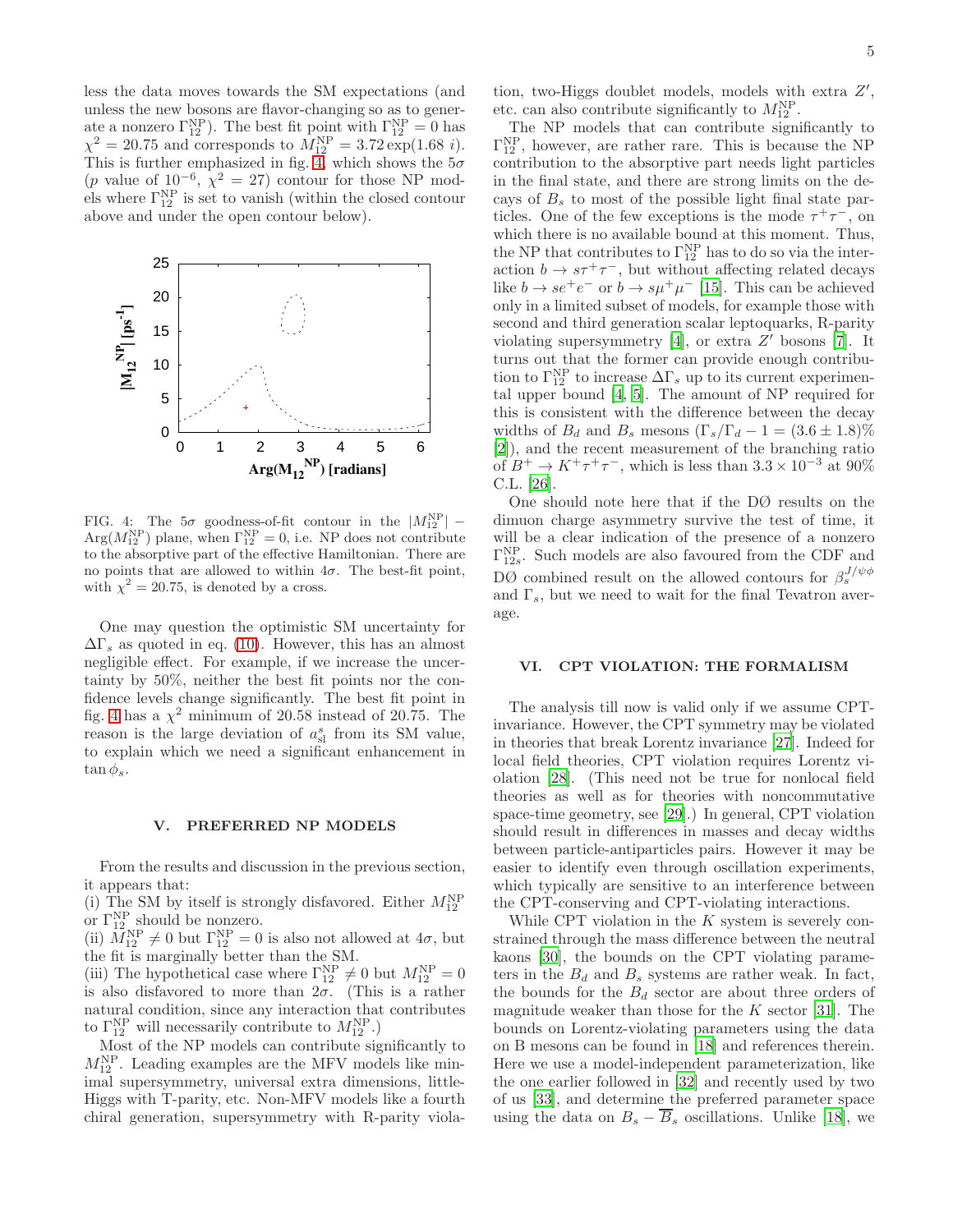take both  $A_{\rm sl}^b$  and  $\beta_s^{J/\psi\phi}$  data into account.

One should note that as a new physics option, CPT violation is not exactly at the same footing as the models mentioned before. However in the language of the effective Hamiltonian  $H$ , the CPT violation manifests itself naturally through in a difference between the diagonal elements of  $H$ . It is therefore interesting to see if the constraints on the NP coming from  $\Delta M_s$  and  $\Delta \Gamma_s$  can be relaxed at all with these additional degrees of freedom. A posteriori, we will justify the discussion on CPT violation by showing that if the new physics indeed turns out to be without an absorptive part, CPT violation might help to explain the  $B_s - \overline{B}_s$  mixing data, albeit only marginally.

The CPT violation manifests itself in the effective Hamiltonian through the difference in the diagonal elements. We write the effective Hamiltonian in eq. [\(1\)](#page-1-4) as

$$
\mathcal{H} = \begin{pmatrix} M_0 - \frac{i}{2} \Gamma_0 - \delta' & M_{12} - \frac{i}{2} \Gamma_{12} \\ M_{12}^* - \frac{i}{2} \Gamma_{12}^* & M_0 - \frac{i}{2} \Gamma_0 + \delta' \end{pmatrix} , \qquad (18)
$$

and define the dimensionless CPT-violating complex parameter  $\delta$  as

$$
\delta \equiv \frac{H_{22} - H_{11}}{\sqrt{H_{12} H_{21}}} = \frac{2\delta'}{\sqrt{H_{12} H_{21}}} , \qquad (19)
$$

where  $H_{ij} \equiv M_{ij} - \frac{i}{2} \Gamma_{ij}$ .

The eigenvalues of  $\mathcal{H}$  are

<span id="page-5-0"></span>
$$
\lambda = \left( M_0 - \frac{i}{2} \Gamma_0 \right) \pm \alpha y H_{12} \,, \tag{20}
$$

where  $\alpha \equiv \sqrt{H_{21}/H_{12}}$  and  $y \equiv \sqrt{1 + \delta^2/4}$ . The corresponding mass eigenstates are

$$
\begin{aligned}\n|B_{sH}\rangle &= p_1 |B_s\rangle + q_1 | \overline{B}_s\rangle, \\
|B_{sL}\rangle &= p_2 |B_s\rangle - q_2 | \overline{B}_s\rangle,\n\end{aligned} \tag{21}
$$

with  $|p_1|^2 + |q_1|^2 = |p_2|^2 + |q_2|^2 = 1$ , and

$$
\eta_1 \equiv \frac{q_1}{p_1} = \sqrt{\frac{H_{21}}{H_{12}}} \left( \sqrt{1 + \frac{\delta^2}{4}} + \frac{\delta}{2} \right),
$$
  

$$
\eta_2 \equiv \frac{q_2}{p_2} = \sqrt{\frac{H_{21}}{H_{12}}} \left( \sqrt{1 + \frac{\delta^2}{4}} - \frac{\delta}{2} \right).
$$
 (22)

Clearly, CPT invariance corresponds to  $\eta_1 = \eta_2$ .

Let us now determine the dependence of our four observables on the CPT-violating parameters. The differences in masses and decay widths of the eigenstates are related to the difference in eigenvalues as

$$
\lambda_1 - \lambda_2 = \Delta M + \frac{i}{2} \Delta \Gamma, \qquad (23)
$$

where  $\lambda_1$  and  $\lambda_2$  are ordered such that  $\text{Re}(\lambda_1 - \lambda_2) > 0$ . From Eq. [\(20\)](#page-5-0),

<span id="page-5-1"></span>
$$
\Delta M = M_1 - M_2 = 2\text{Re}(\alpha y H_{12}), \quad (24)
$$

$$
\Delta \Gamma = \Gamma_2 - \Gamma_1 = 4 \text{Im}(\alpha y H_{12}). \tag{25}
$$

Since  $|\Gamma_{12}| \ll |M_{12}|$ , we can write

$$
\alpha H_{12} = |M_{12}| \left[ 1 - \frac{1}{4} \frac{|\Gamma_{12}|^2}{|M_{12}|^2} - i \text{Re} \left( \frac{\Gamma_{12}}{M_{12}} \right) \right]^{\frac{1}{2}}
$$
  

$$
\approx |M_{12}| \left[ 1 - \frac{i}{2} \text{Re} \left( \frac{\Gamma_{12}}{M_{12}} \right) \right].
$$
 (26)

Then Eqs. [\(24\)](#page-5-1) and [\(25\)](#page-5-1) yield

$$
\Delta M \approx |M_{12}| \left[ 2\text{Re}(y) + \text{Im}(y)\text{Re}\left(\frac{\Gamma_{12}}{M_{12}}\right) \right], \quad (27)
$$

$$
\Delta \Gamma \approx |M_{12}| \left[ 4 \text{Im}(y) - 2 \text{Re}(y) \text{Re} \left( \frac{\Gamma_{12}}{M_{12}} \right) \right] . (28)
$$

The dependence on the CPT-violating parameter  $\delta$  appears entirely through y.

Let us pause here for a moment and find what the above two equations tell us about the allowed parameter space. Let us first focus on the best constraint,  $\Delta M_s$ , and work in the limit where  $\Gamma_{12}/M_{12}$  is negligible.  $|M_{12}|$ , and hence  $M_{12}^{\text{NP}}$ , can be arbitrarily large, as  $\text{Re}(y)$  can be made arbitrarily small by an appropriate choice of δ. Similarly, Re(y) can be quite large (albeit compatible with other constraints) as long as there is a near-perfect cancellation between the SM and NP mixing amplitudes, making  $|M_{12}|$  small. However, the smallness of  $\Delta\Gamma/\Delta M$ constrains  $\text{Im}(y)/\text{Re}(y)$  to be small, thus indicating that y is almost real. Since  $y = \sqrt{1 + \delta^2/4}$ , this implies that δ<sup>2</sup> is almost real and Re(δ<sup>2</sup>)  $\gtrsim$  −4. Therefore, one would expect that  $\delta$  is either almost real, or it is almost imaginary, but with  $|\text{Im}(\delta)| < 2$ .

Now let us consider the CP-violating observables  $\beta_s^{J/\psi \phi}$ and  $a_{\rm sl}^s$ . The effective value of the former may be obtained in the presence of CPT violation by considering the decay rates of  $B_s$  and  $\overline{B}_s$  to a final CP eigenstate  $f_{CP}$  as [\[33\]](#page-9-8):

<span id="page-5-2"></span>
$$
\Gamma(B_s(t) \to f_{CP}) = |A_f|^2 \left[ |f_+(t)|^2 + |\xi_{f_1}|^2 |f_-(t)|^2 + 2\text{Re}(\xi_{f_1} f_-(t) f_+^*(t)) \right], \quad (29)
$$

$$
\Gamma(\overline{B}_s(t) \to f_{CP}) = |\frac{A_f}{\eta_2}|^2 \left[ |f_-(t)|^2 + |\xi_{f_2}|^2 |f_+(t)|^2 + 2\text{Re}(\xi_{f_2} \overline{f}_+(t) f_-^*(t)) \right], \quad (30)
$$

with

$$
\xi_{f_1} \equiv \eta_1 \frac{\overline{A}_f}{A_f} , \quad \xi_{f_2} \equiv \eta_2 \frac{\overline{A}_f}{A_f} , \quad \omega \equiv \frac{\eta_1}{\eta_2} . \tag{31}
$$

Here  $A_f$  and  $\overline{A}_f$  are the amplitudes for the processes  $B_s \to f_{CP}$  and  $\overline{B}_s \to f_{CP}$ , respectively. The time evolutions are given by

$$
f_{-}(t) = \frac{1}{1+\omega} (e^{-i\lambda_1 t} - e^{-i\lambda_2 t}),
$$
  
\n
$$
f_{+}(t) = \frac{1}{1+\omega} (e^{-i\lambda_1 t} + \omega e^{-i\lambda_2 t}),
$$
  
\n
$$
\bar{f}_{+}(t) = \frac{1}{1+\omega} (we^{-i\lambda_1 t} + e^{-i\lambda_2 t}).
$$
\n(32)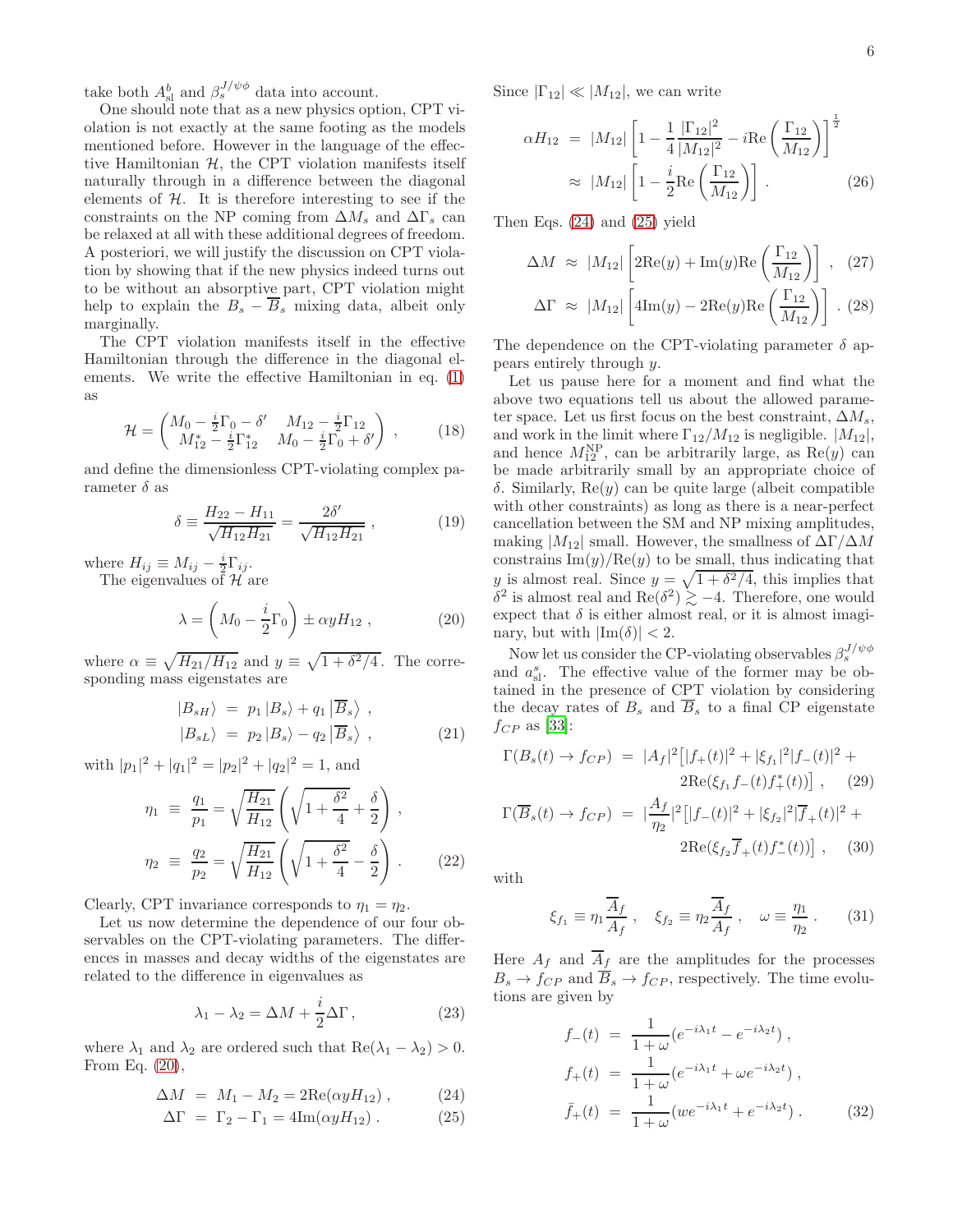The final state in  $B_s \to J/\psi \phi$  is not a CP eigenstate, but a combination of CP-even and CP-odd final states, which may be separated using angular distributions. With the transversity angle distribution [\[34\]](#page-9-9), the time-dependent decay rate to the CP-even state is given by the coefficient of  $(1+\cos^2\theta)$ , while the time-dependent decay rate to the CP-odd state is given by the coefficient of  $\sin^2 \theta$ .

The value of effective  $\beta_s^{J/\psi\phi}$  in this process is determined by writing the time evolutions [\(29\)](#page-5-2) and [\(30\)](#page-5-2) in the form

$$
\Gamma(B_s(t) \to f_{CP}) = c_1 \cosh(\Delta \Gamma_s t/2) + c_2 \sinh(\Delta \Gamma_s t/2) + c_3 \cos(\Delta M_s t) + c_4 \sin(\Delta M_s t),
$$
\n(33)\n
$$
\Gamma(\overline{B}_s(t) \to f_{CP}) = \overline{c}_1 \cosh(\Delta \Gamma_s t/2) + \overline{c}_2 \sinh(\Delta \Gamma_s t/2) + \overline{c}_3 \cos(\Delta M_s t) + \overline{c}_4 \sin(\Delta M_s t). \quad (34)
$$

The direct CP violation in  $B_s \to J/\psi \phi$  is negligible; i.e.  $|\overline{A}_f/A_f| \approx 1$ . Also,  $|\Gamma_{12}/M_{12}| \ll 1$ , so that in the absence of CPT violation,  $|\eta_1| = |\eta_2| = 1$ . Then in terms of  $\xi_f \equiv \xi_{f1} = \xi_{f2} = \alpha \overline{A}_f / A_f$ , one can write

$$
\frac{c_4}{c_1} = -\frac{\bar{c}_4}{\bar{c}_1} = \frac{2\text{Im}(\xi_f)}{1 + |\xi_f|^2} \approx -\eta_{CP} \sin(2\beta_s^{J/\psi\phi}),\qquad(35)
$$

where  $\eta_{CP}$  is the CP eigenvalue of  $f_{CP}$ .

When CPT is violated, the effective phases  $\beta_s^{J/\psi\phi}$  and  $\bar{\beta}_s^{J/\psi \phi}$  measured through  $B_s(t)$  and  $\overline{B}_s(t)$  decays, respectively, will turn out to be different. Indeed, the difference between these effective phases will be a clean signal of CPT violation.

<span id="page-6-1"></span>
$$
\sin(2\beta_s^{J/\psi\phi}) = -\eta_{CP} \frac{2[-\text{Im}(\omega) - \text{Re}(\xi_{f_1})\text{Im}(\omega) + \text{Im}(\xi_{f_1}) + \text{Im}(\xi_{f_1})\text{Re}(\omega)]}{[1 + |\omega|^2 + 2|\xi_{f_1}|^2 + 2\text{Re}(\xi_{f_1}) - 2\text{Re}(\xi_{f_1})\text{Re}(\omega) - 2\text{Im}(\xi_{f_1})\text{Im}(\omega)]},
$$
\n(36)

$$
\sin(2\bar{\beta}_s^{J/\psi\phi}) = -\eta_{CP} \frac{2[-|\xi_{f_2}|^2 \text{Im}(\omega) + \text{Re}(\xi_{f_2}) \text{Im}(\omega) + \text{Im}(\xi_{f_2}) + \text{Im}(\xi_{f_2}) \text{Re}(\omega)]}{[2 + |\xi_{f_2}|^2 (1 + |\omega|^2) - 2\text{Re}(\xi_{f_2}) + 2\text{Re}(\xi_{f_2}) \text{Re}(\omega) - 2\text{Im}(\xi_{f_2}) \text{Im}(\omega)]},
$$
\n(37)

Г

Though the analysis of the  $B_s$  and  $\overline{B}_s$  modes needs to be performed separately, here we assume identical detection and tagging efficiencies for both, and use the average of Eq. [\(36\)](#page-6-1) and Eq. [\(37\)](#page-6-1) for our fit.

The semileptonic CP asymmetry  $a_{\rm sl}^s$  is measured through the "wrong-sign" lepton signal:

$$
a_{\rm sl}^s = \frac{\Gamma(\overline{B}_s(t) \to \mu^+ X) - \Gamma(B_s(t) \to \mu^- X)}{\Gamma(\overline{B}_s(t) \to \mu^+ X) + \Gamma(B_s(t) \to \mu^- X)}.
$$
 (38)

Here,

$$
\Gamma(B_s(t) \to \mu^- X) = |\eta_1 f_- A(B_s \to \mu^+ X)|^2, \quad (39)
$$
  
\n
$$
\Gamma(\overline{B}_s(t) \to \mu^+ X) = |(f_-/\eta_2) A(\overline{B}_s \to \mu^+ X)|^2, (40)
$$

and since  $|A(\overline{B}_s \to \mu^+ X)| = |A(B_s \to \mu^+ X)|$ ,

$$
a_{\rm sl}^s = \frac{\frac{1}{|\eta_2|^2} - |\eta_1|^2}{\frac{1}{|\eta_2|^2} + |\eta_1|^2} = \frac{1 - |\alpha|^4}{1 + |\alpha|^4} \,,\tag{41}
$$

which is independent of the CPT-violating parameter δ. That the semileptonic asymmetry does not contain a CPT violating term in the leading order was also noted earlier [\[35](#page-9-10)].

## <span id="page-6-0"></span>VII. CPT VIOLATION: THE STATISTICAL ANALYSIS

In this Section, we perform a  $\chi^2$ -fit to the observables  $\Delta M_s$ ,  $\Delta \Gamma_s$ , the effective phase  $\beta_s^{J/\psi\phi}$ , and  $a_{sl}^s$ . Let us first assume that there is no CPT-conserving NP contribution coming from  $M_{12}^{\text{NP}}$  and  $\Gamma_{12}^{\text{NP}}$ , so that the only relevant NP contribution is CPT violating, and is parameterized by  $\text{Re}(\delta)$  and Im( $\delta$ ). The allowed parameter space is shown in Fig. [5.](#page-7-1) It turns out that in this case, the value of  $\chi^2_{\rm min}$ is  $\approx 16.4$  (at  $\delta = 0.008 + 0.958 i$  and  $\delta = -0.024 + 0.958 i$ ), marginally better than the one obtained in the  $(\Gamma_{12}^{\text{NP}}=$  $(0, M_{12}^{\text{NP}} \neq 0)$  case discussed above in Fig. [4.](#page-4-2) There are some, albeit small, regions in the parameter space that are allowed to  $4\sigma$ . However a fit good to  $3\sigma$  or better is still not possible.

We therefore need to add the CPT-conserving NP to the CPT-violating contribution. However we have already seen in the preceding section that  $M_{12}^{\text{NP}}$  and  $\Gamma_{12}^{\text{NP}}$  together are capable of explaining the data by themselves. Therefore the fit using  $\delta$ ,  $M_{12}^{\rm NP}$  as well as  $\Gamma_{12}^{\rm NP}$  is redundant. With six independent parameters and only four observables, not only is  $\chi^2_{min} = 0$  guaranteed, but no effective limits on CPT-conserving and CPT-violating parameters are generated.

We, therefore, go directly to the possibility where there is CPT-conserving NP, but without an absorptive part:  $\Gamma_{12}^{\text{NP}} = 0$ . We have already observed (Fig. [4\)](#page-4-2) that the entire region in the  $|M_{12}^{NP}| - \text{Arg}(M_{12}^{NP})$  is outside the  $4\sigma$  region in such a scenario. We would now ask what happens if we enhance the two-parameter NP with two more CPT violating parameters, *viz.*,  $\text{Re}(\delta)$  and  $\text{Im}(\delta)$ . This scenario is interesting because, as we have seen before, only very specific kind of NP can contribute to  $\Gamma_{12}^{\text{NP}}$ , which would be tested severely in near future. In case no evidence for the relevant NP is found (e.g. the branching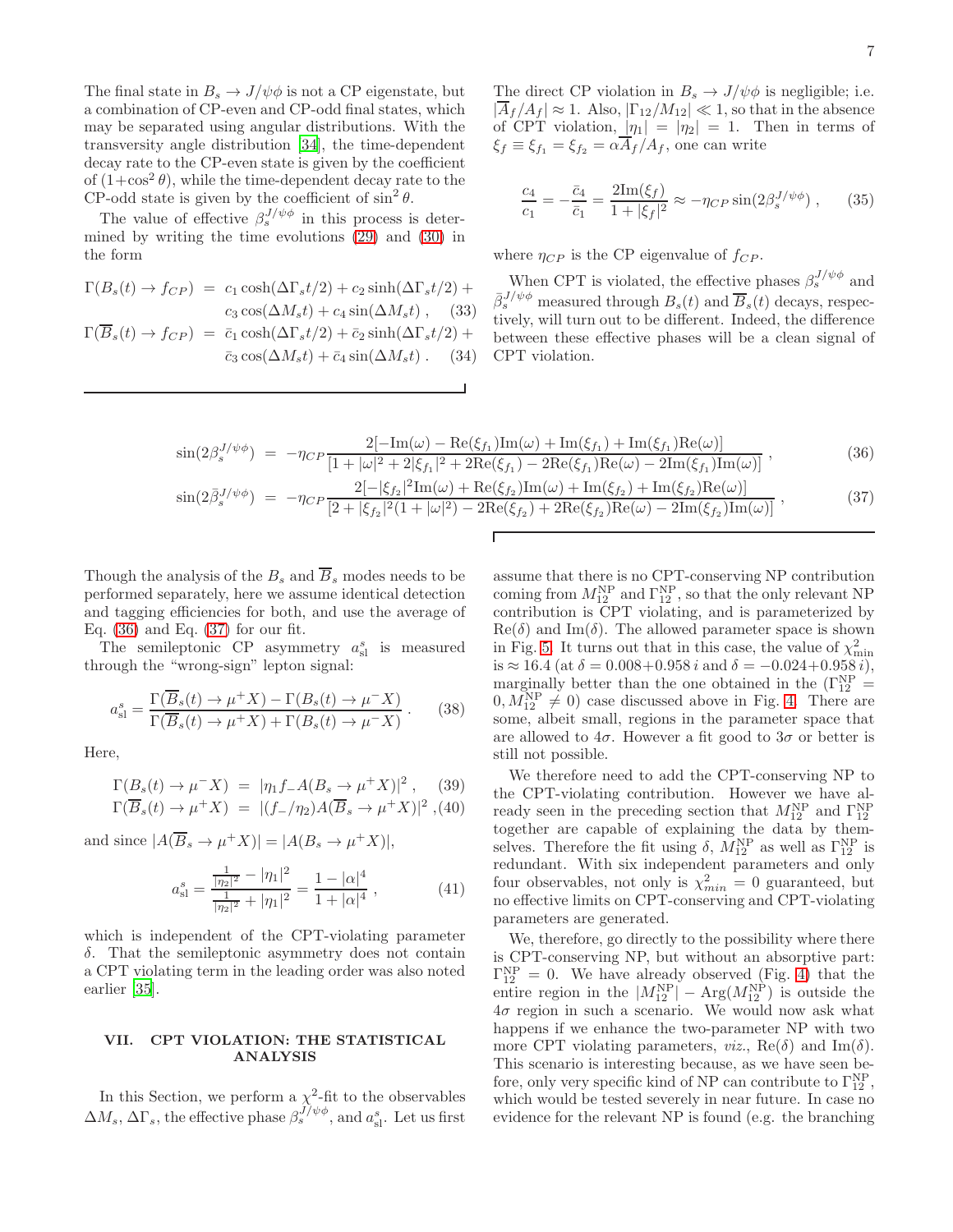

<span id="page-7-1"></span>FIG. 5: The  $4\sigma$  goodness-of-fit contours in the Re( $\delta$ ) – Im( $\delta$ ) plane, when the only relevant NP contribution is CPT violating, parameterized entirely by  $\delta$ . There are no points that are allowed to within  $3\sigma$ . The crosses show the best fit points, with  $\chi^2 = 16.4$ .

ratio of  $B_s \to \tau^+\tau^-$  is observed to be the same as its SM prediction), the next step would be to check if CPT violation, along with the NP contribution through  $M_{12}^{\text{NP}}$ , would be able to account for the anomalies. For example, one may want to determine  $\beta_s$  and  $\bar{\beta}_s$  of Eqs. [\(36\)](#page-6-1) and [\(37\)](#page-6-1) separately and see whether they are different.

Fig. [6](#page-7-2) shows the situation in the  $|M_{12}^{NP}| - \text{Arg}(M_{12}^{NP})$ plane. As compared to Fig. [4,](#page-4-2) one can see that once we marginalize over  $\delta$ , we now have some regions allowed to within  $4\sigma$  (within the closed contour above and below the open contour), but none within  $3\sigma$ . Indeed,  $\chi^2_{min} = 14.3$ at  $M_{12}^{\rm NP} = 3.54 \exp(5.76 i)$ . This clearly does not improve the goodness-of-fit substantially, indicating that there is no good alternative for  $\Gamma_{12}^{\text{NP}}$ .



<span id="page-7-2"></span>FIG. 6: The  $4\sigma$  goodness-of-fit contours in the  $|M_{12}^{NP}|$  –  $Arg(M_{12}^{NP})$  plane, when  $\Gamma_{12}^{NP} = 0$ , i.e. NP does not contribute to the absorptive part of the effective Hamiltonian. The CPT-violating complex parameter  $\delta$  has been marginalized over. There are no points that are allowed to within  $3\sigma$ . The cross shows the best fit point, with  $\chi^2 = 14.3$ .

Fig. [7](#page-7-3) shows the situation in the complex  $\delta$  plane, when  $M_{12}^{\text{NP}}$  has been marginalized over. The best-fit point corresponds to  $\delta = -0.01 + 1.40 i$ , which gives  $\chi^2_{min} = 14.3$ as mentioned earlier. The CPT conserving point  $(\delta = 0)$ lies outside the  $4\sigma$  region. As expected from the discus-sion in Sec. [VI,](#page-4-1) the allowed values of  $\delta$  are close to the  $\text{Re}(\delta)$  or Im(δ) axis, with  $|\text{Im}(\delta)|$  restricted to 2. One observes that the current data allows rather large  $(\sim 1)$ positive values of Im( $\delta$ ) at  $4\sigma$ .



<span id="page-7-3"></span>FIG. 7: The  $4\sigma$  goodness-of-fit contours in the Re( $\delta$ ) – Im( $\delta$ ) plane, when the complex NP parameter  $M_{12}^{\text{NP}}$  is marginalized over, while  $\Gamma_{12}^{NP}$  has been constrained to vanish. There are no points that are allowed to within  $3\sigma$ . The cross shows the best fit point, with  $\chi^2 = 14.3$ .

#### <span id="page-7-0"></span>VIII. CONCLUSION

Any flavor-dependent new physics model can in general affect both mass and width differences in the  $B_s$ –  $\overline{B}_s$  system. It can also affect the CP-violating phase, as well as the dimuon asymmetry, which was found by the DØ collaboration to have an anomalously large value. With these four observables, one can constrain the free parameters of the new physics model. We have used the model independent approach where we consider the effective  $B_s - \overline{B}_s$  mixing Hamiltonian H and parameterize the NP through its contribution to  $H$ . We quantify the goodness-of-fit for the SM and NP parameter values by performing a combined  $\chi^2$ -fit to all the four measurements. The tension of the data with the SM is clear by the high value of  $\chi^2$  at the SM. Moreover, it is observed that we need NP to contribute to the dispersive as well as absorptive part of the off-diagonal elements of  $H$  in order for the current data to be explained. The absorptive contribution, in particular, can be obtained from a very limited set of models, which will be severely tested in near future.

We also introduce the possibility of CPT violation by adding unequal NP contributions to the diagonal elements of  $H$ . We explicitly show how CPT violation might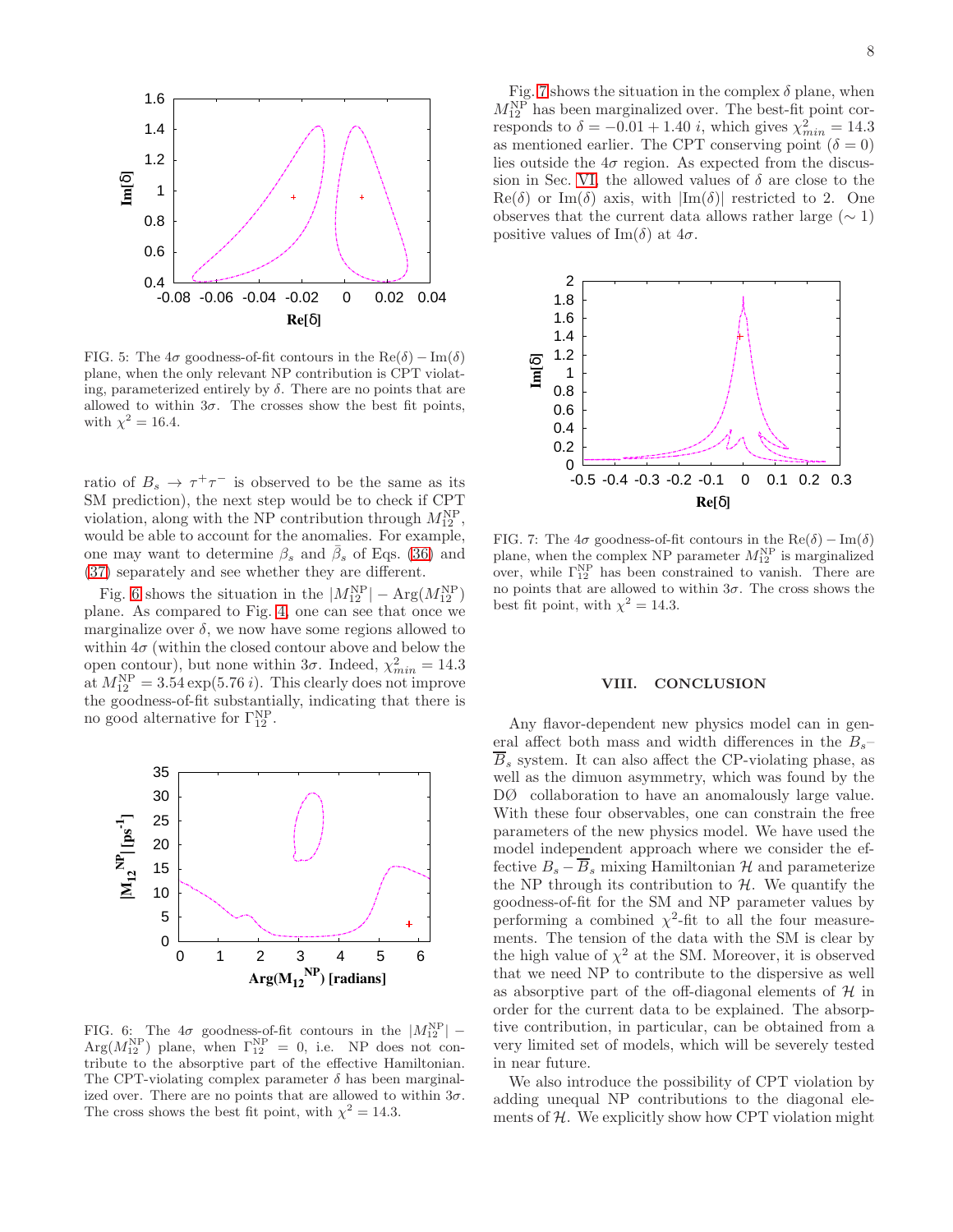affect the observables, especially dwelling on the effect on  $\beta_s^{J/\psi\phi}$ . Taken alone, the CPT violation cannot affect the dimuon asymmetry, and it can make the fit to the  $B_s-\overline{B}_s$ mixing data only marginally better. In combination with a CPT conserving NP, it can enhance the allowed parameter space for that NP, however it does not seem to be able to obviate the need of an absorptive contribution from NP.

The data on all the observables considered in this paper is still relatively preliminary, the deviations from the SM are only at about 2-3 $\sigma$  level, and future data may either confirm these deviations or expose them as statistical fluctuations. If the errors and uncertainties shrink keeping the central values more or less intact, this will mean:

- The SM is strongly disfavored. Moreover, the relevant NP should be flavor-dependent, as we do not see much deviation in the  $B_d - \overline{B}_d$  sector.
- The NP models that do not contribute to the absorptive amplitude of the  $B_s - \overline{B}_s$  mixing are also strongly disfavored if CPT is conserved. The best bets are those NP models that provide both dispersive and absorptive amplitudes in the  $B_s - \overline{B}_s$ mixing. This also gives rise to new decay channels for  $B_s$ . For example, one might find the branching ratio of  $B_s \to \tau^+\tau^-$  enhanced significantly from its

SM expectation.

• Without any CPT-conserving NP, only CPT violation is only of marginal help, as it cannot enhance the semileptonic asymmetry. Even in combination with the CPT-conserving dispersive NP, it cannot allow regions in the parameter space to better than 3σ.

To summarize, the NP models that contribute an absorptive part to  $B_s - \overline{B}_s$  mixing seem to be essential if one wants to explain the data on  $\beta_s^{J\psi\phi}$  and  $A_{sl}^b$  simultaneously. There is only a limited set of such models, and they will be severely tested in near future. In the scenario that such an absorptive NP contribution is ruled out, one may have to resort to CPT violation in order to explain the data. A prominent signature of such a CPT violation would be a difference in  $\beta_s^{J\psi/\phi}$  and  $\bar{\beta}_s^{J/\psi\phi}$  as shown in eqs.  $(36)$  and  $(37)$ .

#### Acknowledgements

SKP acknowledges CSIR, Government of India, for a research fellowship. The work of AK was supported by CSIR, Government of India, and the DRS programme of the University Grants Commission.

- <span id="page-8-0"></span>[1] T. Aaltonen et al. (CDF Collaboration), CDF Note No. CDF/PHYS/BOTTOM/CDFR/9787, 2009; V. M. Abazov et al. (D0 Collaboration), D0 Note No. 5928- CONF, 2009.
- <span id="page-8-1"></span>[2] D. Asner et al. [Heavy Flavor Averaging Group], [arXiv:1010.1589](http://arxiv.org/abs/1010.1589) [hep-ex].
- <span id="page-8-2"></span>[3] V. M. Abazov et al. [D0 Collaboration], Phys. Rev. D 82, 032001 (2010) [\[arXiv:1005.2757](http://arxiv.org/abs/1005.2757) [hep-ex]]; Phys. Rev. Lett. 105, 081801 (2010) [\[arXiv:1007.0395](http://arxiv.org/abs/1007.0395) [hep-ex]]; for the 9.0 fb<sup>-1</sup> data, see V. M. Abazov et al. [D0 Collaboration], [arXiv:1106.6308\[](http://arxiv.org/abs/1106.6308)hep-ex].
- <span id="page-8-3"></span>[4] A. Dighe, A. Kundu and S. Nandi, Phys. Rev. D 76, 054005 (2007) [\[arXiv:0705.4547](http://arxiv.org/abs/0705.4547) [hep-ph]].
- <span id="page-8-4"></span>[5] A. Dighe, A. Kundu and S. Nandi, Phys. Rev. D 82, 031502 (2010) [\[arXiv:1005.4051](http://arxiv.org/abs/1005.4051) [hep-ph]].
- <span id="page-8-5"></span>[6] N. G. Deshpande, X. G. He and G. Valencia, Phys. Rev. D 82, 056013 (2010) [\[arXiv:1006.1682](http://arxiv.org/abs/1006.1682) [hep-ph]]; R. - M. Wang, Y. -G. Xu, M. -L. Liu, B. -Z. Li, JHEP 1012, 034 (2010) [\[arXiv:1007.2944](http://arxiv.org/abs/1007.2944) [hep-ph]].
- <span id="page-8-6"></span>[7] A. K. Alok, S. Baek and D. London, JHEP 1107, 111 (2011) [\[arXiv:1010.1333](http://arxiv.org/abs/1010.1333) [hep-ph]].
- <span id="page-8-7"></span>[8] B. A. Dobrescu, P. J. Fox, A. Martin, Phys. Rev. Lett. 105, 041801 (2010) [\[arXiv:1005.4238](http://arxiv.org/abs/1005.4238) [hep-ph]].
- <span id="page-8-8"></span>[9] B. Dutta, S. Khalil, Y. Mimura and Q. Shafi, [arXiv:1104.5209](http://arxiv.org/abs/1104.5209) [hep-ph].
- <span id="page-8-9"></span>[10] D. Choudhury and D. K. Ghosh, JHEP 1102, 033 (2011) [\[arXiv:1006.2171](http://arxiv.org/abs/1006.2171) [hep-ph]].
- <span id="page-8-10"></span>[11] S. Nandi and A. Soni, Phys. Rev. D 83, 114510 (2011) [\[arXiv:1011.6091](http://arxiv.org/abs/1011.6091) [hep-ph]].
- <span id="page-8-11"></span>[12] B. Dutta, Y. Mimura, Y. Santoso, Phys. Rev. D82, 055017 (2010) [\[arXiv:1007.3696](http://arxiv.org/abs/1007.3696) [hep-ph]]; J. K. Parry, Phys. Lett. B694, 363-366 (2011) [\[arXiv:1006.5331](http://arxiv.org/abs/1006.5331) [hepph]].
- <span id="page-8-12"></span>[13] M. Endo, S. Shirai and T. T. Yanagida, Prog. Theor. Phys. 125, 921 (2011) [\[arXiv:1009.3366](http://arxiv.org/abs/1009.3366) [hep-ph]].
- <span id="page-8-13"></span>[14] S. Oh, J. Tandean, Phys. Lett. B697, 41-47 (2011) [\[arXiv:1008.2153](http://arxiv.org/abs/1008.2153) [hep-ph]].
- <span id="page-8-14"></span>[15] C. W. Bauer, N. D. Dunn, Phys. Lett. B696, 362-366 (2011) [\[arXiv:1006.1629](http://arxiv.org/abs/1006.1629) [hep-ph]].
- <span id="page-8-15"></span>[16] K. Blum, Y. Hochberg, Y. Nir, JHEP 1009, 035 (2010) [\[arXiv:1007.1872](http://arxiv.org/abs/1007.1872) [hep-ph]].
- <span id="page-8-16"></span>[17] A. Datta, M. Duraisamy and S. Khalil, Phys. Rev. D 83, 094501 (2011) [\[arXiv:1011.5979](http://arxiv.org/abs/1011.5979) [hep-ph]].
- <span id="page-8-17"></span>[18] A. Kostelecky, R. Van Kooten, Phys. Rev. D82, 101702 (2010) [\[arXiv:1007.5312](http://arxiv.org/abs/1007.5312) [hep-ph]].
- <span id="page-8-18"></span>[19] Y. Grossman, Phys. Lett. B 380 (1996) 99 [\[arXiv:hep-ph/9603244\]](http://arxiv.org/abs/hep-ph/9603244).
- <span id="page-8-19"></span>[20] Z. Ligeti, M. Papucci, G. Perez, J. Zupan, Phys. Rev. Lett. 105, 131601 (2010) [\[arXiv:1006.0432](http://arxiv.org/abs/1006.0432) [hep-ph]].
- <span id="page-8-20"></span>[21] Y. Grossman, Z. Ligeti and E. Nardi, Phys. Rev. D 55, 2768 (1997) [\[arXiv:hep-ph/9607473\]](http://arxiv.org/abs/hep-ph/9607473).
- <span id="page-8-21"></span>[22] A. Lenz and U. Nierste, [arXiv:1102.4274](http://arxiv.org/abs/1102.4274) [hep-ph]; JHEP 0706 (2007) 072 [\[arXiv:hep-ph/0612167\]](http://arxiv.org/abs/hep-ph/0612167).
- <span id="page-8-22"></span>[23] CDF Report No. CDF/ANAL/BOTTOM/PUBLIC/10206, 2010; G. Giurgiu [CDF Collaboration], PoS(ICHEP 2010)236.
- <span id="page-8-23"></span>[24] T. Aaltonen et al., (CDF Collaboration), CDF Note No. 9015, 2007.